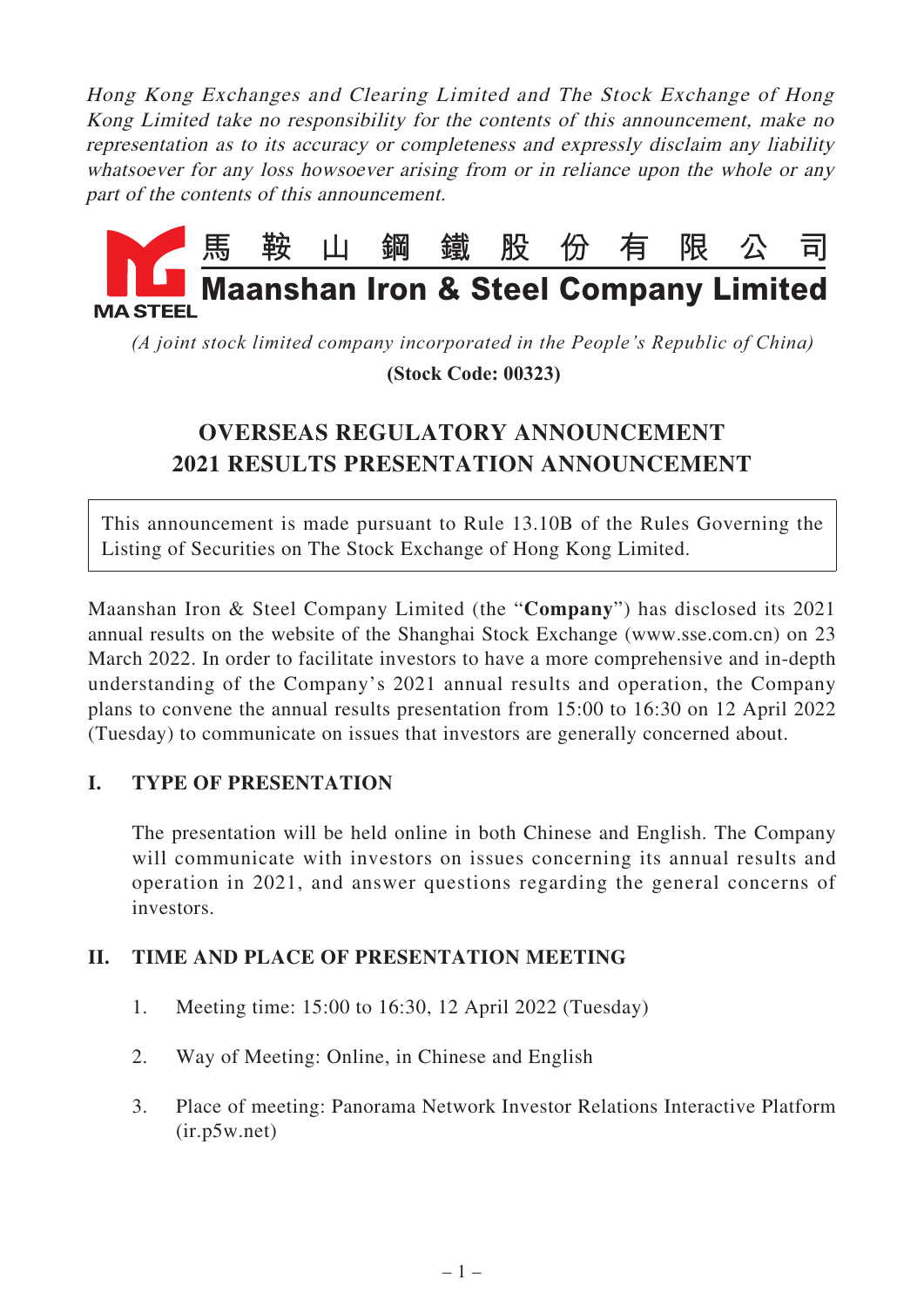## **III. PARTICIPANTS**

Mr. Ding Yi, chairman of the Company, Mr. Wang Xianzhu, independent director, Mr. Ren Tianbao, director and deputy general manager, Mr. Mao Zhanhong, deputy general manager, Mr. Xing Qunli, head of operation and finance department, Ms. He Hongyun, secretary to the board of directors.

## **IV. WAY FOR INVESTORS TO ATTEND MEETING**

- 1. Investors may login to the Panorama Network Investor Relations Interactive Platform (ir.p5w.net) on 12 April 2022 (Tuesday) from 15:00 to 16:30 to watch the results presentation. The Company will answer investors' questions via the Panorama Network Investor Relations Interactive Platform (ir.p5w.net).
- 2. In order to improve the efficiency of communication, the Company intends to publicly solicit questions from investors before the 2021 results presentation and take into account the opinions and suggestions of a broad spectrum of investors. The Company welcomes investors' questions raised via telephone, fax or e-mail before 15:00 on 11 April 2022 (Monday). The Company will answer questions that investors are generally concerned about at the results presentation.

#### **V. CONTACT PERSONS AND ENQUIRY**

- 1. Contact persons: Mr. Li Wei, Mr. Xu Yayan
- 2. TEL: 86 555 2875252/2888158
- 3. FAX: 86 555 2887284
- 4. E-mail: mggf@baowugroup.com